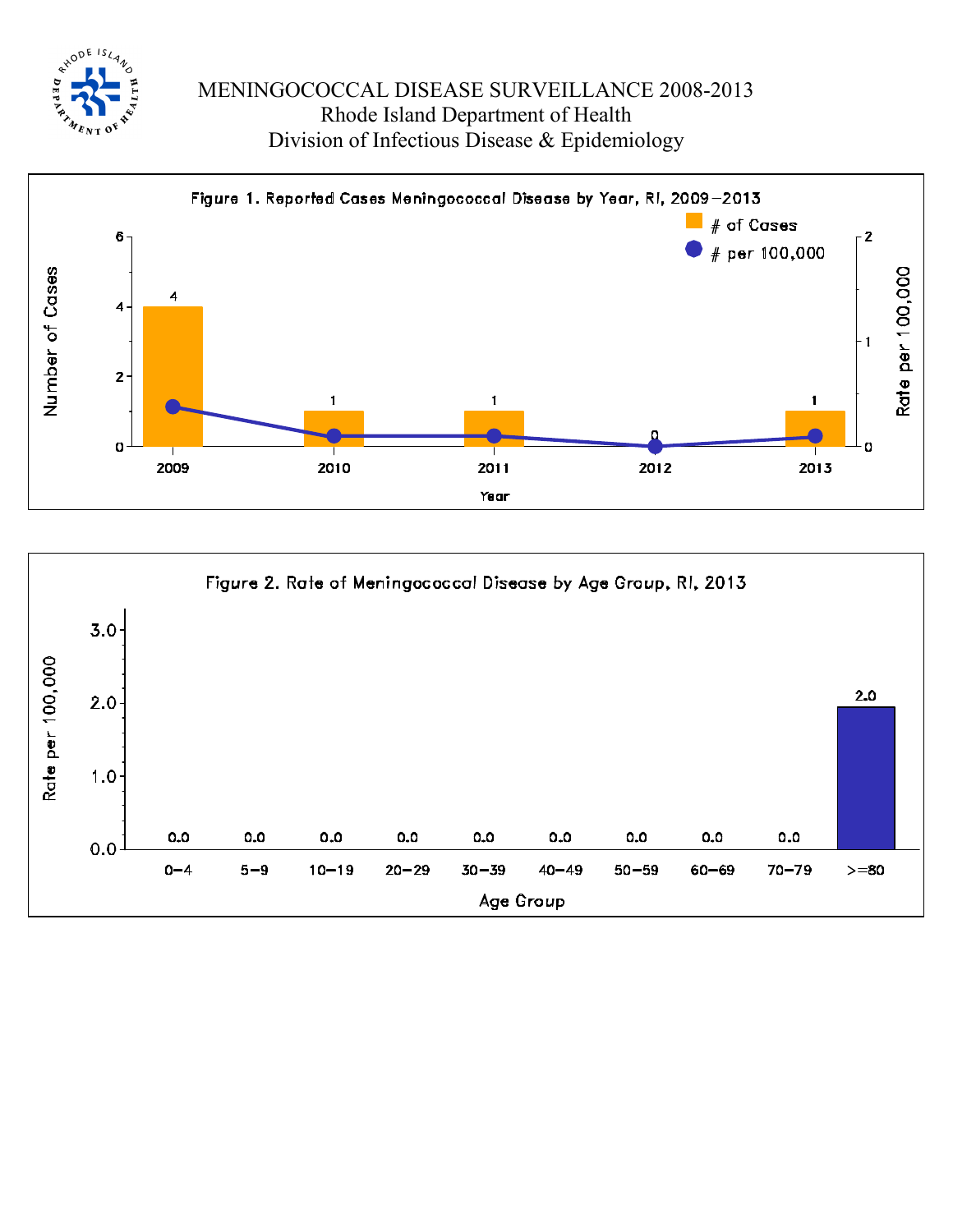

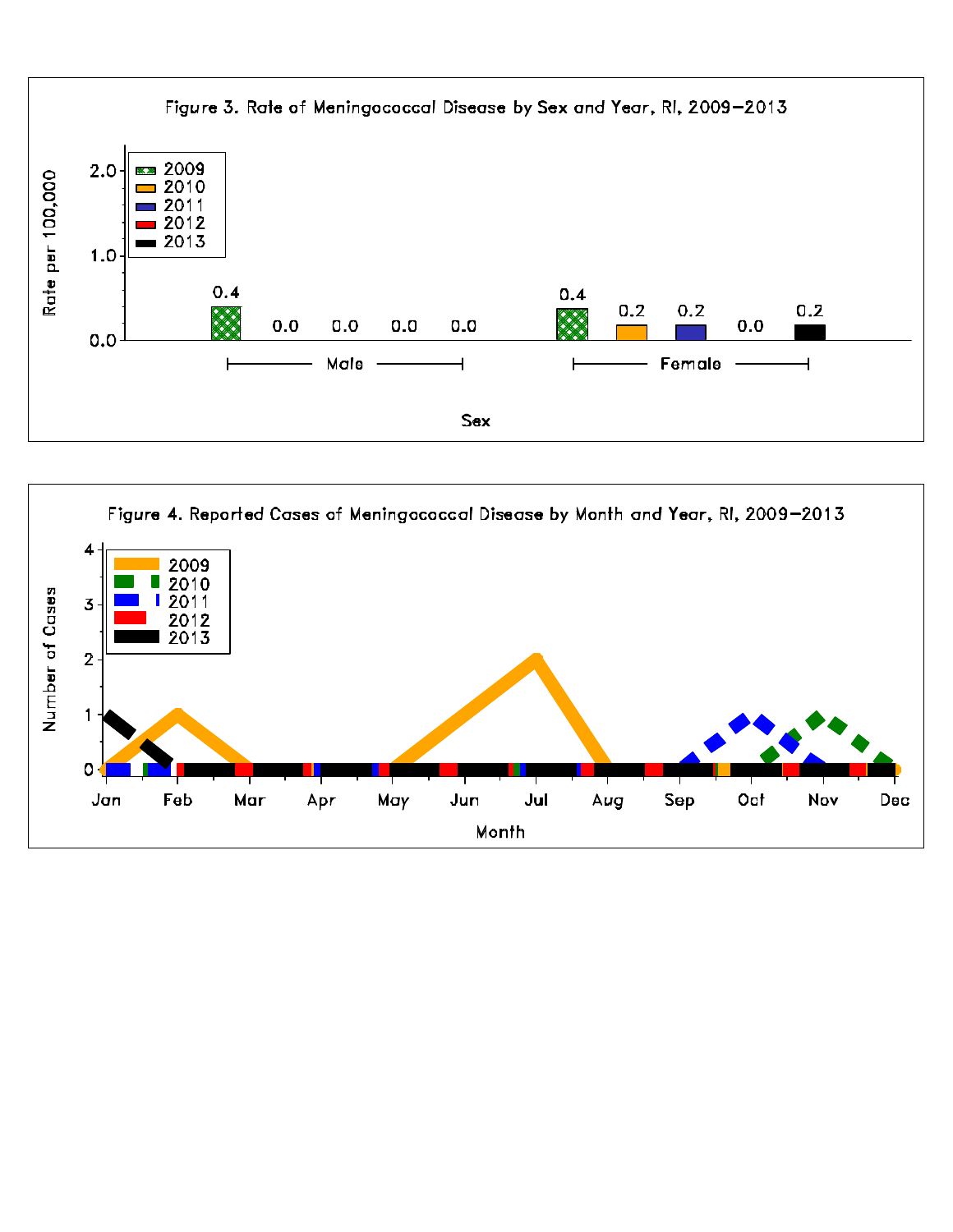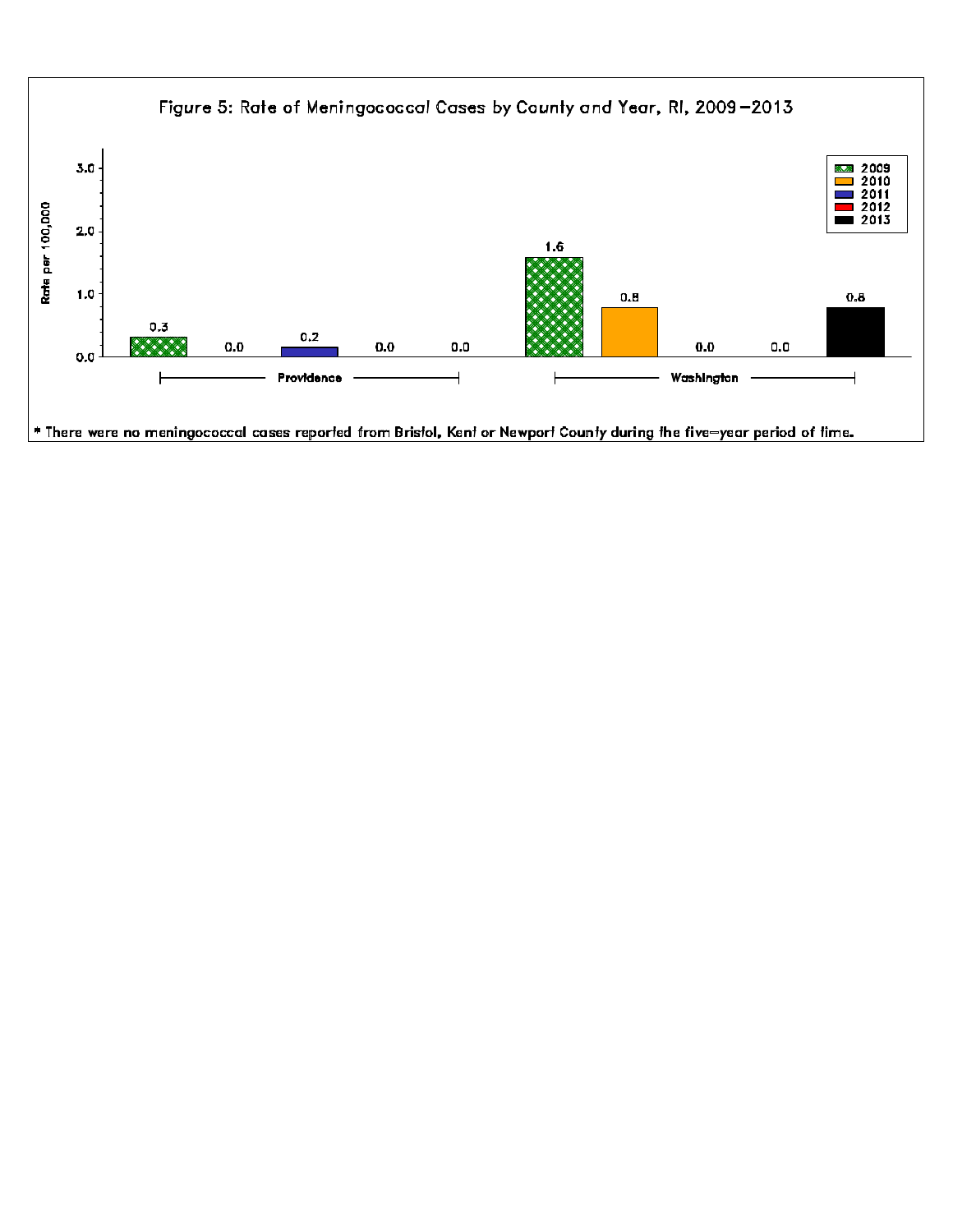| Table 1.                    | Year |  |                          |  |  |  |
|-----------------------------|------|--|--------------------------|--|--|--|
| <b>Frequency by</b><br>Year |      |  | 2009 2010 2011 2012 2013 |  |  |  |
| <b>Number of Cases</b>      |      |  |                          |  |  |  |

| Table 2. Rate by        | Year |                          |     |     |                |  |  |
|-------------------------|------|--------------------------|-----|-----|----------------|--|--|
| Year                    |      | 2009 2010 2011 2012 2013 |     |     |                |  |  |
| <b>Rate per 100,000</b> | 0.4  | 0.1                      | 0.1 | 0.0 | 0 <sub>1</sub> |  |  |

| Table 3.                                       | Year           |                |                  |   |                |  |  |  |
|------------------------------------------------|----------------|----------------|------------------|---|----------------|--|--|--|
| Frequency<br>by<br><b>Agegroup</b><br>and Year | 2009           |                | 2010 2011 2012   |   | 2013           |  |  |  |
| $0-4$                                          | $\overline{2}$ | $\overline{0}$ | $\boldsymbol{0}$ | 0 | $\overline{0}$ |  |  |  |
| $5-9$                                          | 0              | $\overline{0}$ | $\boldsymbol{0}$ | 0 | 0              |  |  |  |
| $10-19$                                        | 1              | $\overline{0}$ | $\boldsymbol{0}$ | 0 | $\overline{0}$ |  |  |  |
| $20 - 29$                                      | $\theta$       | 1              | 1                | 0 | $\theta$       |  |  |  |
| 30-39                                          | $\overline{0}$ | $\overline{0}$ | 0                | 0 | 0              |  |  |  |
| 40-49                                          | $\overline{0}$ | $\overline{0}$ | $\boldsymbol{0}$ | 0 | $\overline{0}$ |  |  |  |
| 50-59                                          | $\theta$       | 0              | 0                | 0 | 0              |  |  |  |
| 60-69                                          | 0              | $\overline{0}$ | $\boldsymbol{0}$ | 0 | $\overline{0}$ |  |  |  |
| 70-79                                          | $\theta$       | $\overline{0}$ | $\boldsymbol{0}$ | 0 | $\theta$       |  |  |  |
| $>= 80$                                        | 1              | $\theta$       | $\theta$         | 0 | 1              |  |  |  |
| All                                            | 4              | 1              | 1                | 0 | 1              |  |  |  |

*Notes:* 

*1. Meningococcal Disease case counts include patients classified as either confirmed or probable cases*

*2. Event date is generated based on the availability of data in the following order:*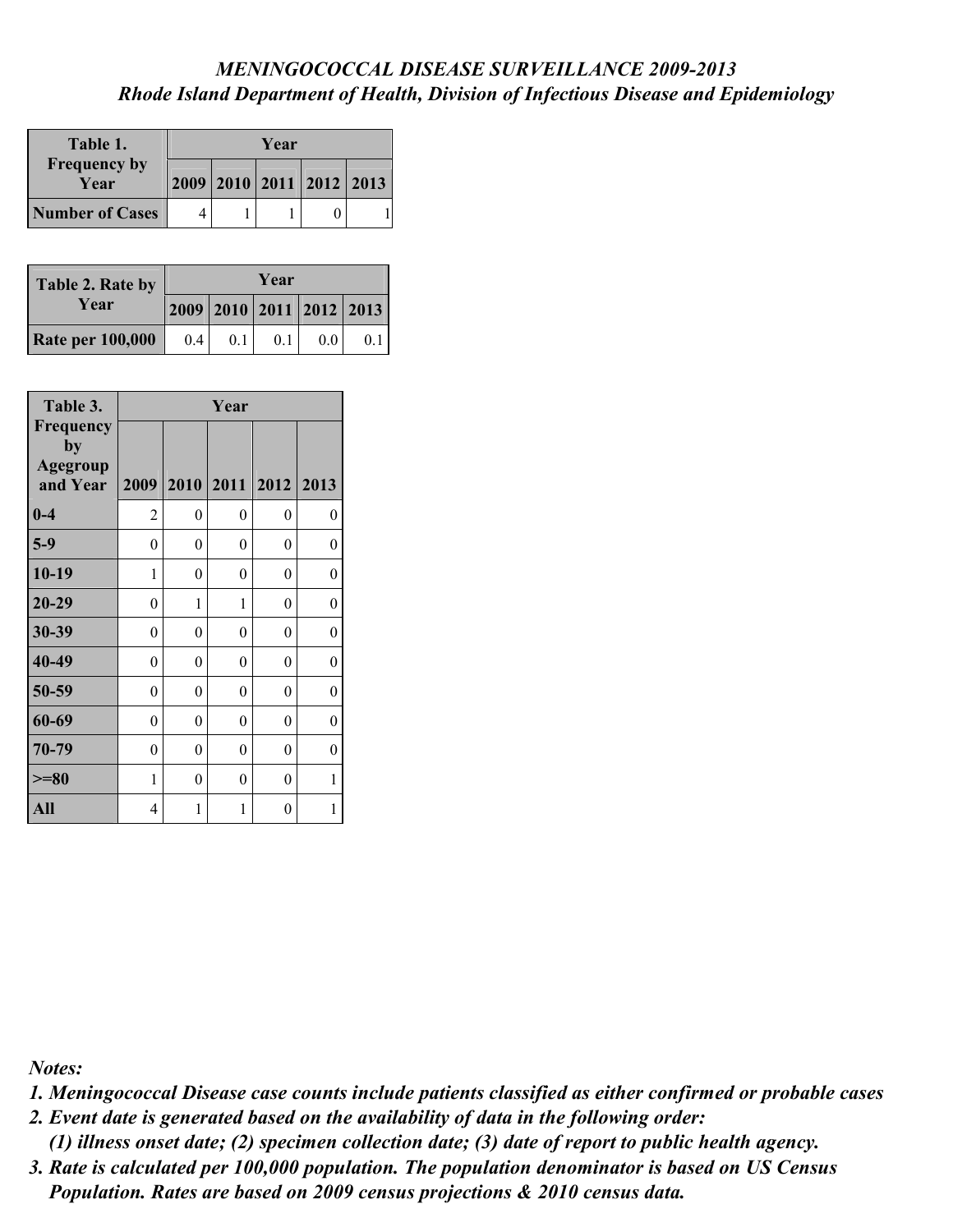| Table 4.                               | Year |      |      |      |      |  |  |  |
|----------------------------------------|------|------|------|------|------|--|--|--|
| <b>Rate by</b><br>Agegroup<br>and Year | 2009 | 2010 | 2011 | 2012 | 2013 |  |  |  |
| $0-4$                                  | 3.4  | 0.0  | 0.0  | 0.0  | 0.0  |  |  |  |
| $5-9$                                  | 0.0  | 0.0  | 0.0  | 0.0  | 0.0  |  |  |  |
| $10-19$                                | 0.7  | 0.0  | 0.0  | 0.0  | 0.0  |  |  |  |
| $20 - 29$                              | 0.0  | 0.7  | 0.7  | 0.0  | 0.0  |  |  |  |
| 30-39                                  | 0.0  | 0.0  | 0.0  | 0.0  | 0.0  |  |  |  |
| 40-49                                  | 0.0  | 0.0  | 0.0  | 0.0  | 0.0  |  |  |  |
| 50-59                                  | 0.0  | 0.0  | 0.0  | 0.0  | 0.0  |  |  |  |
| 60-69                                  | 0.0  | 0.0  | 0.0  | 0.0  | 0.0  |  |  |  |
| 70-79                                  | 0.0  | 0.0  | 0.0  | 0.0  | 0.0  |  |  |  |
| $>= 80$                                | 2.0  | 0.0  | 0.0  | 0.0  | 2.0  |  |  |  |

| Table 5.                        |   | Year |  |                          |  |  |  |
|---------------------------------|---|------|--|--------------------------|--|--|--|
| Frequency<br>by Sex and<br>Year |   |      |  | 2009 2010 2011 2012 2013 |  |  |  |
| Female                          | 2 |      |  |                          |  |  |  |
| Male                            | 2 |      |  |                          |  |  |  |
| $\mathbf{All}$                  |   |      |  |                          |  |  |  |

| Table 6.                                 |      | Year |      |      |      |  |  |
|------------------------------------------|------|------|------|------|------|--|--|
| <b>Rate by</b><br><b>Sex and</b><br>Year | 2009 | 2010 | 2011 | 2012 | 2013 |  |  |
| Female                                   | 0.4  | 0.2  | 0.2  | 0.0  | 0.2  |  |  |
| Male                                     | 0.4  | 0.0  | 0.0  | 0.0  | 0.0  |  |  |

*Notes:* 

*1. Meningococcal Disease case counts include patients classified as either confirmed or probable cases*

*2. Event date is generated based on the availability of data in the following order:*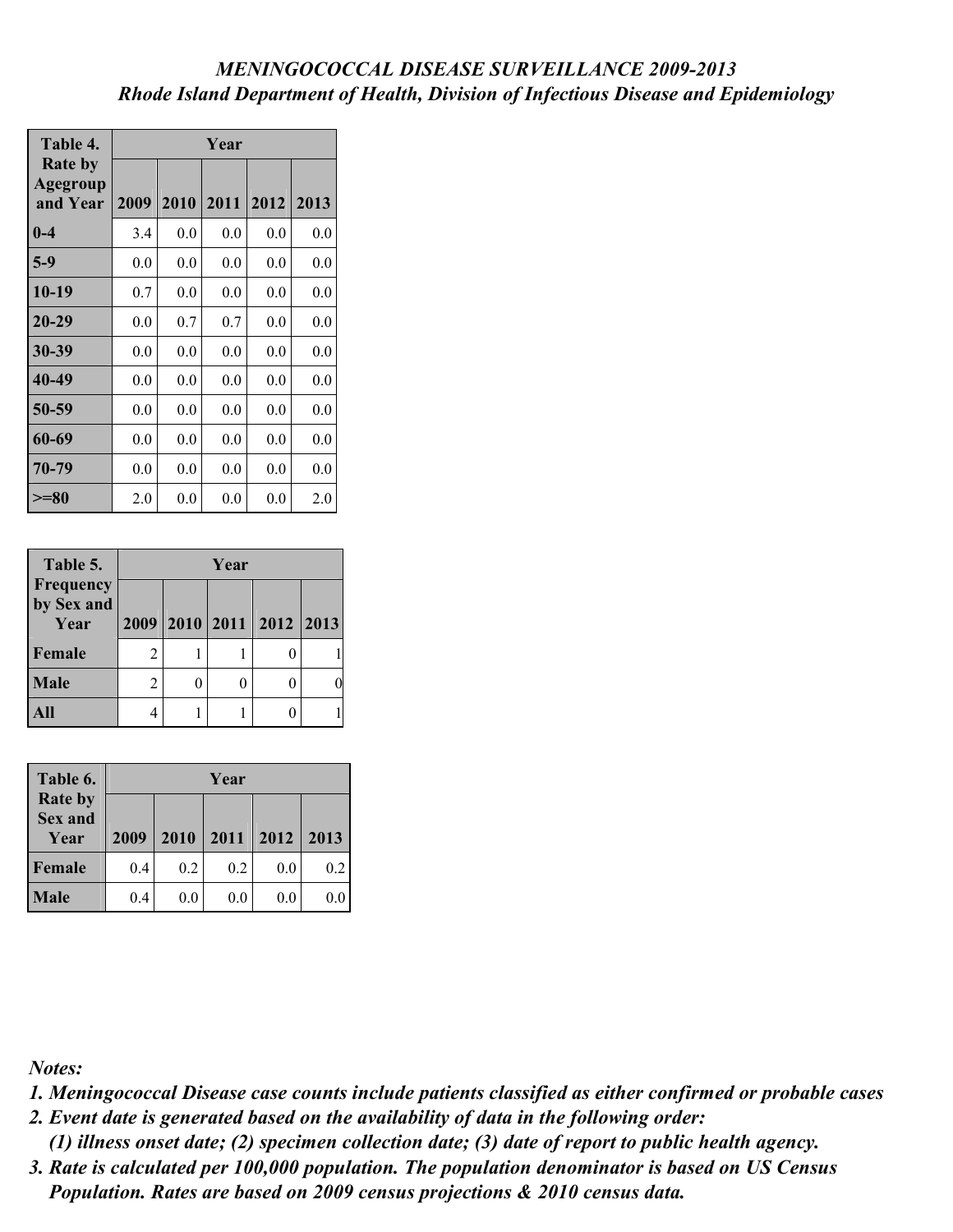| Table 7.                           | Year |   |   |                     |      |  |  |
|------------------------------------|------|---|---|---------------------|------|--|--|
| Frequency<br>by County<br>and Year |      |   |   | 2009 2010 2011 2012 | 2013 |  |  |
| <b>Bristol</b>                     | 0    | 0 | 0 | 0                   |      |  |  |
| Kent                               | 0    | 0 | 0 | 0                   |      |  |  |
| Newport                            | 0    | 0 | 0 | 0                   |      |  |  |
| <b>Providence</b>                  | 2    | 0 |   | 0                   |      |  |  |
| Washington                         | 2    | 1 | 0 | 0                   |      |  |  |
|                                    |      |   |   | 0                   |      |  |  |

| Table 8.                                    | Year |     |                |     |      |  |
|---------------------------------------------|------|-----|----------------|-----|------|--|
| <b>Rate by</b><br><b>County and</b><br>Year | 2009 |     | 2010 2011 2012 |     | 2013 |  |
| <b>Bristol</b>                              | 0.0  | 0.0 | 0.0            | 0.0 | 0.0  |  |
| Kent                                        | 0.0  | 0.0 | 0.0            | 0.0 | 0.0  |  |
| <b>Newport</b>                              | 0.0  | 0.0 | 0.0            | 0.0 | 0.0  |  |
| Providence                                  | 0.3  | 0.0 | 0.2            | 0.0 | 0.0  |  |
| Washington                                  | 1.6  | 0.8 | 0.0            | 0.0 | 0.8  |  |

*Notes:* 

*1. Meningococcal Disease case counts include patients classified as either confirmed or probable cases*

*2. Event date is generated based on the availability of data in the following order:*